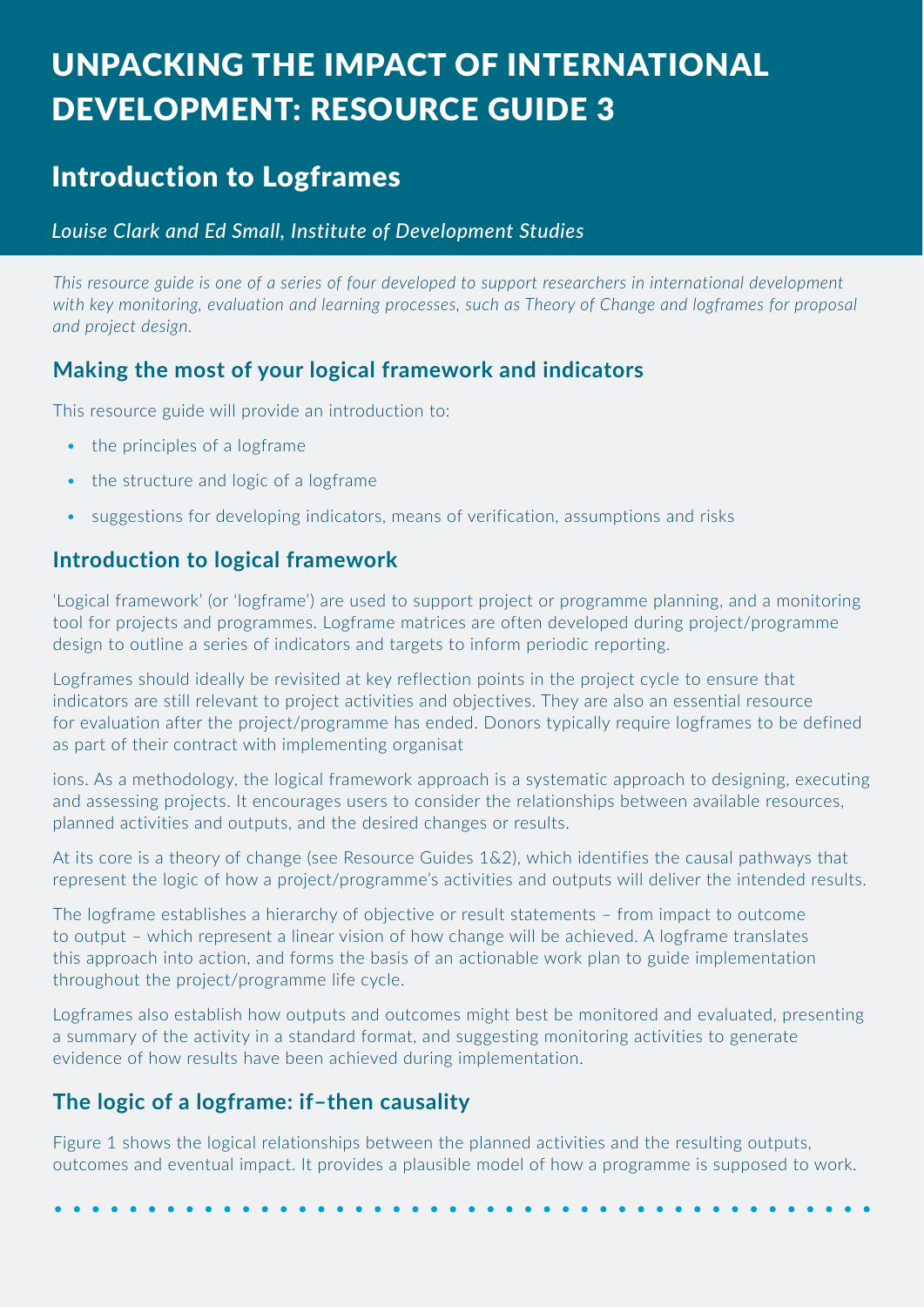#### **INTRODUCTION TO LOGFRAMES Example 2008 PAGE 2**

Essentially, if the activities are conducted, then the outputs should be delivered; if the outputs are delivered, then the outcomes should be accomplished; and if the outcomes are accomplished, they should contribute to the overall goal or impact of the programme.



Table 1 contains some examples of the different types of inputs, activities, outputs and outcomes that one might expect to find in a logframe.

| Table 1 - Examples of types of activities, outputs, outcomes, impacts. Source: author's own |  |  |
|---------------------------------------------------------------------------------------------|--|--|
|---------------------------------------------------------------------------------------------|--|--|

| <b>Resources</b>                                                             | <b>Activities</b>                                                                                        | <b>Outputs</b>                                                                                                                                                       | <b>Outcomes</b>                                                                      | <b>Outcomes</b>                                                                                                             | Impact                                       |
|------------------------------------------------------------------------------|----------------------------------------------------------------------------------------------------------|----------------------------------------------------------------------------------------------------------------------------------------------------------------------|--------------------------------------------------------------------------------------|-----------------------------------------------------------------------------------------------------------------------------|----------------------------------------------|
| and inputs                                                                   |                                                                                                          |                                                                                                                                                                      | Short-term (1-3<br>years):                                                           | Medium-term<br>(4-6 years):                                                                                                 | $(7-10 \text{ years})$                       |
| Staff time<br>Project<br>funds<br>Equipment<br>and<br>technology<br>Partners | Convening<br>workshops and<br>meetings<br>Service<br>delivery<br>Training<br>Advocacy and<br>influencing | Training materials<br>/ curriculum<br>developed<br>Workshops<br>facilitated / people<br>trained<br>Services or support<br>delivered<br>Policy proposals<br>developed | Awareness<br>Knowledge and<br>skills<br>Attitudes and<br>motivation<br>New practices | Behaviour<br>change<br>New norms and<br>practices<br>Revised policies<br>Improved<br>services<br>Stronger<br>accountability | Social<br>Economic<br>Civil<br>Environmental |

**Logical framework structure** A logframe consists of a matrix with five columns: objectives, indicators, milestones, means of verification, and risks/assumptions. The rows are usually ordered as a hierarchy, starting with impacts, then outcomes, and outputs. Some also include activities although this may not be necessary as this would replicate information in the project work plan.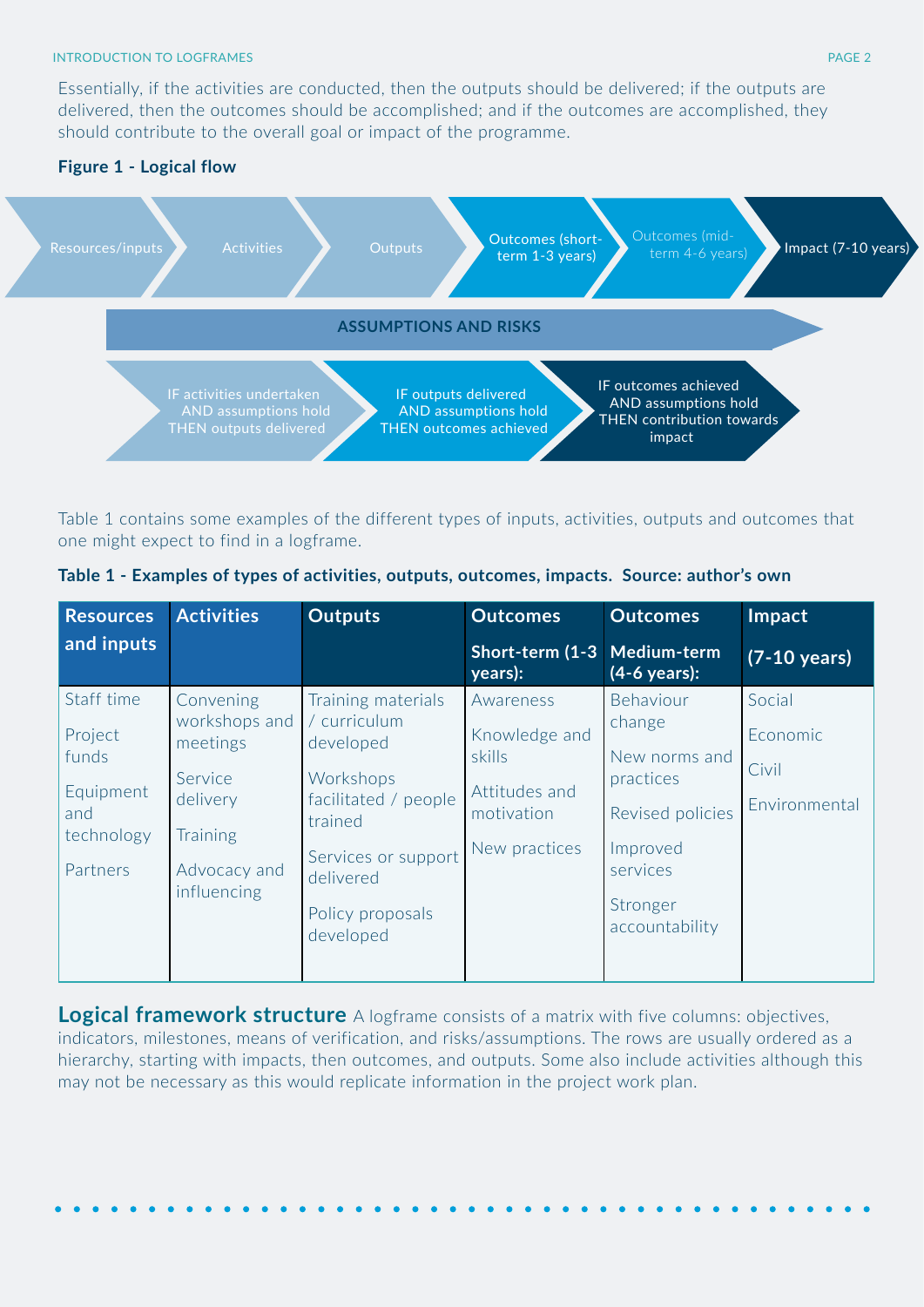## **Table 2 - Structure of a logframe (including examples)**

| <b>Objectives</b>                                                                                                                                                                                                                                                             | <b>Measurable</b><br><b>indicators</b>                                                                                                                                                                                                            | <b>Milestones</b>                                                                                                                                                                                             | <b>Means of</b><br>verification                                         | <b>Assumptions</b><br>and risks                                                                                                                         |
|-------------------------------------------------------------------------------------------------------------------------------------------------------------------------------------------------------------------------------------------------------------------------------|---------------------------------------------------------------------------------------------------------------------------------------------------------------------------------------------------------------------------------------------------|---------------------------------------------------------------------------------------------------------------------------------------------------------------------------------------------------------------|-------------------------------------------------------------------------|---------------------------------------------------------------------------------------------------------------------------------------------------------|
| Impact or goal (the<br>overarching change)<br>Strengthened evidence and<br>accountability in 4 priority<br>countries as demonstrated by<br>enhanced agency and voice,<br>more inclusive participation<br>and choice in decision making<br>for poor and marginalized<br>groups | Examples of<br>programme<br>contribution<br>towards improved<br>empowerment<br>and accountability<br>outcomes in focus<br>countries                                                                                                               | Yr 1: n/a<br>Yr 2: $n/a$<br>Yr 3: One impact<br>case study                                                                                                                                                    | Key<br>stakeholder<br>interviews                                        |                                                                                                                                                         |
| Outcomes (results the<br>intervention trying to achieve<br>to fulfil the impact)<br>Robust, new high quality<br>evidence on social and<br>political action in fragile,<br>violent and conflict-affected<br>settings is accessed by<br>policymakers and practitioners          | Number of key<br>stakeholders (eg.<br>CSOs, donors,<br>policymakers<br>and academics)<br>providing<br>examples of how<br>their increased<br>understanding<br>on social and<br>political actions<br>has influenced<br>their work and<br>priorities | Yr 1: n/a<br>Yr 2: 4<br>stakeholders<br>provide an<br>example<br>Yr 3: 4<br>stakeholders<br>have an increased<br>understanding                                                                                | Key<br>stakeholder<br>interviews;<br>post-event<br>feedback;<br>surveys | Stakeholders<br>can be<br>influenced by<br>new evidence,<br>and capacity to<br>understand the<br>evidence                                               |
| Outputs (observable,<br>measurable changes and<br>tangible products or services<br>to deliver)<br>Robust evidence on social and<br>political actions for academic<br>and non-academic audiences<br>is generated                                                               | Number of high<br>quality academic<br>outputs (e.g. peer<br>reviewed journal<br>articles, working<br>papers, and<br>book chapters)<br>published or<br>accepted for<br>publication                                                                 | Yr 1: 5 academic<br>outputs<br>Yr 2: 20 academic<br>outputs<br>Yr 3: 25 academic<br>outputs                                                                                                                   | Programme<br>publication<br>catalogue                                   | Evidence<br>provides new<br>insights and<br>clarity on how<br>social and<br>political actions<br>contributes to<br>empowerment<br>and<br>accountability |
| Activities (Tasks that need to<br>be completed in order for the<br>outputs to be achieved)                                                                                                                                                                                    | webinars                                                                                                                                                                                                                                          | Commissioning and drafting journal articles, working papers, book<br>chapters and other publications; presenting and sharing findings with<br>key stakeholders at relevant conferences and events; conducting |                                                                         |                                                                                                                                                         |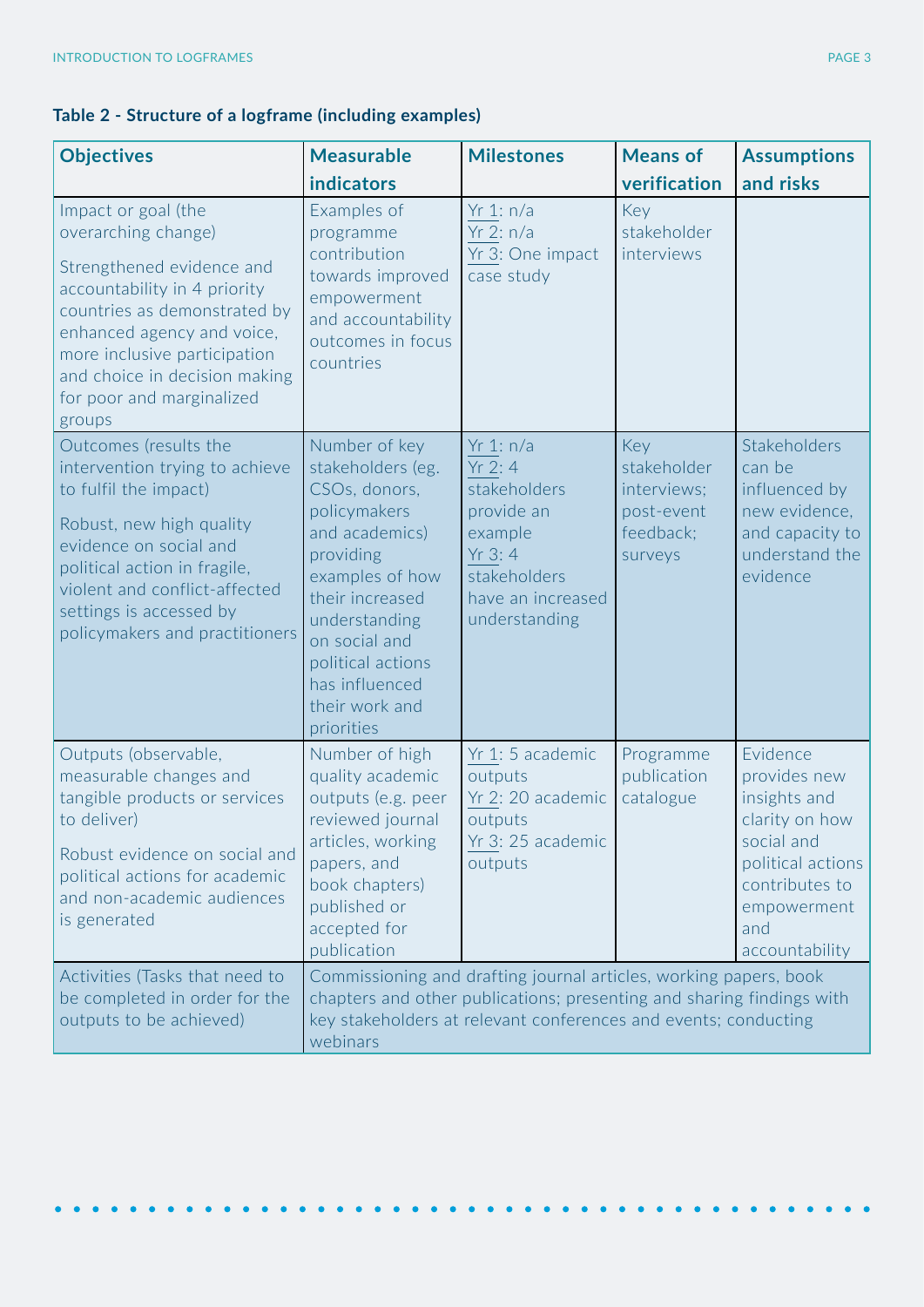Table 2 shows what information is required in each column:

- *• Objective*: This is a broad statement of the type of change that the project or programme wishes to see in each area. At the impact level, there is usually one key objective, but this could be linked to one or two impact indicators. At the outcome level, there should be no more than three objectives, although each one may also be linked to one or two indicators. At the output level, the emphasis should be on useful indicators to demonstrate progress and inform project management decisions.
- *• Measurable indicators*: These are quantitative or qualitative measurements that provide a reliable way to measure changes brought about by an intervention – in essence, 'a description of the project's objectives in terms of quantity, quality, target group(s), time and place'.
- *• Milestones*: These are targets for how much progress is expected against each indicator and by when. Milestones are usually set annually; they can present either an annual or a cumulative target, which should be specified depending on what makes most sense in the project or programme context. Milestones are typically quantitative, and this can influence the decision over whether to use qualitative or quantitative indicators (as discussed below).
- *• Means of verification*: This means the information sources necessary for data compilation that would generate the evidence of progress against indicators.
- *• Assumptions and risks*: The external factors or conditions outside of the project or programme's direct control that are necessary to ensure success. Also the assumptions about how changes at each level in the logframe lead to changes in the next level.

The next section provides some advice for developing indicators, defining means of verification, and articulating assumptions.

#### **Defining measurable indicators**

Indicators specify how a project will measure achievement of its objectives, including impact, outcomes and outputs. They also provide the basis for monitoring the progress of activities.

Indicators are established in response to the question:

*'How do we know whether or not what has been planned is actually happening or has happened?'* 

For example: how do we know if more policy makers and practitioners are accessing new evidence? What would tell us that new evidence is informing their decision making? How do we measure progress towards the objective of strengthening participation in decision making processes? How do we know if these benefits are likely to be sustainable?

Effective indicators should be SMART (Specific, Measurable, Achievable, Relevant, Time bound):

- Specific: Indicators should be specific and relate to the outcome/output conditions the activity seeks to change or create. Indicators should focus on the 'who' and 'what' of the intervention. It is also important to look at 'how' and 'where' the 'who' is doing the 'what', as it provides the action for the intervention.
- Measurable: Indicators should be able to be counted, observed, analysed, tested, or challenged.
- Achievable: Indicators are achievable if the performance target or milestone accurately specifies the amount or level of what is to be measured in order to meet the outcome/output objective.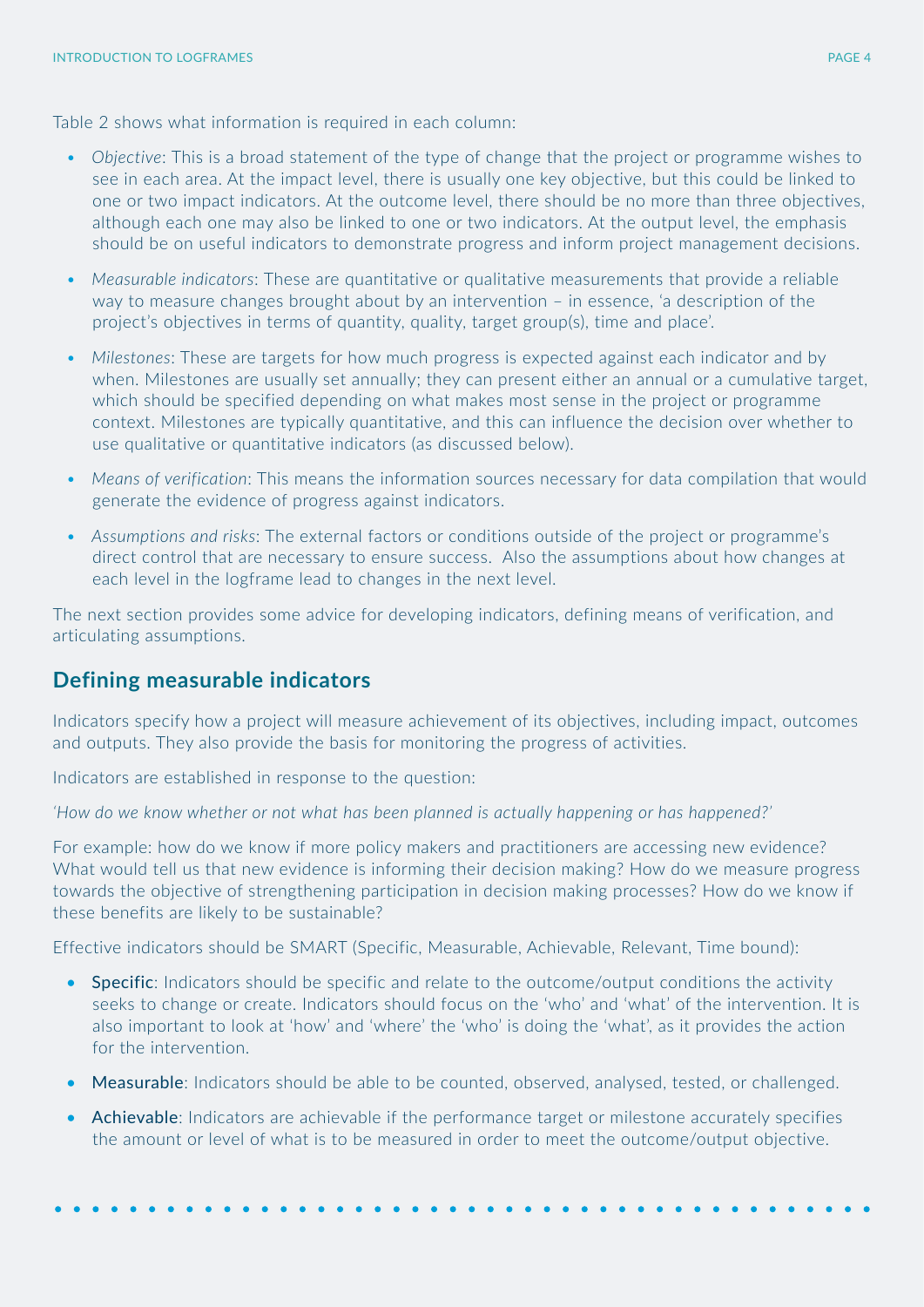Indicators should be achievable both as a result of the programme and as a measure of realism. The targets attached to indicators should also be achievable.

- Relevant: Indicators must be relevant. They must be a valid measure of the outcome/output and be linked through research and professional expertise. There is no reason to create an indicator that does not relate to the larger outcome. Indicators should be meaningful and important to the outcome to certify that the results are actually showing a related impact.
- Time bound: Indicators should specify a time frame and be linked to milestones, which provide targets of what a project hopes to achieve and when.

#### **Quantitative vs qualitative indicators**

Indicators can be quantitative or qualitative depending on what they intend to measure. Quantitative indicators measure a quantity, such as a pure number, an index, ratio or percentage. They are widely used in development programmes as they provide a clear measure of a phenomenon and are numerically comparable, which enables programme implementers to compare performance or results over time, or between two or more programmes. Quantitative indicators cab provide precise numerical data that are credible and reliable for stakeholders; they provide data analysis that is often more objective than qualitative indicators, which are more open to interpretation.

| <b>Quantitative indicators</b>                                                                                                                              | <b>Qualitative indicators</b>                                                                                                                                                                 |
|-------------------------------------------------------------------------------------------------------------------------------------------------------------|-----------------------------------------------------------------------------------------------------------------------------------------------------------------------------------------------|
| Objective facts that can be easily counted                                                                                                                  | More subjective                                                                                                                                                                               |
| Numerical - assumes easy to aggregate/<br>disaggregate                                                                                                      | Tries to measure quality, opinions, perceptions,<br>systems development, influencing - so harder to<br>aggregate                                                                              |
| Measures the scale of an intervention                                                                                                                       | Often try to quantify the qualitative                                                                                                                                                         |
| E.g. percentage of population who voted                                                                                                                     | E.g. progress of legislation                                                                                                                                                                  |
| E.g. number of people with access to justice<br>system                                                                                                      | E.g. reported public perception of municipal<br>services                                                                                                                                      |
| Strengths: precise numerical data are perceived to<br>be more reliable and objective<br>Weaknesses: numerical data does not explain<br>causality or context | Strengths: understanding of process and context<br>Rich and deep analysis of change<br>Weaknesses: possible bias during analysis<br>Findings can be subjective and interpreted<br>differently |

#### **Table 3 - Quantitative and qualitative indicators**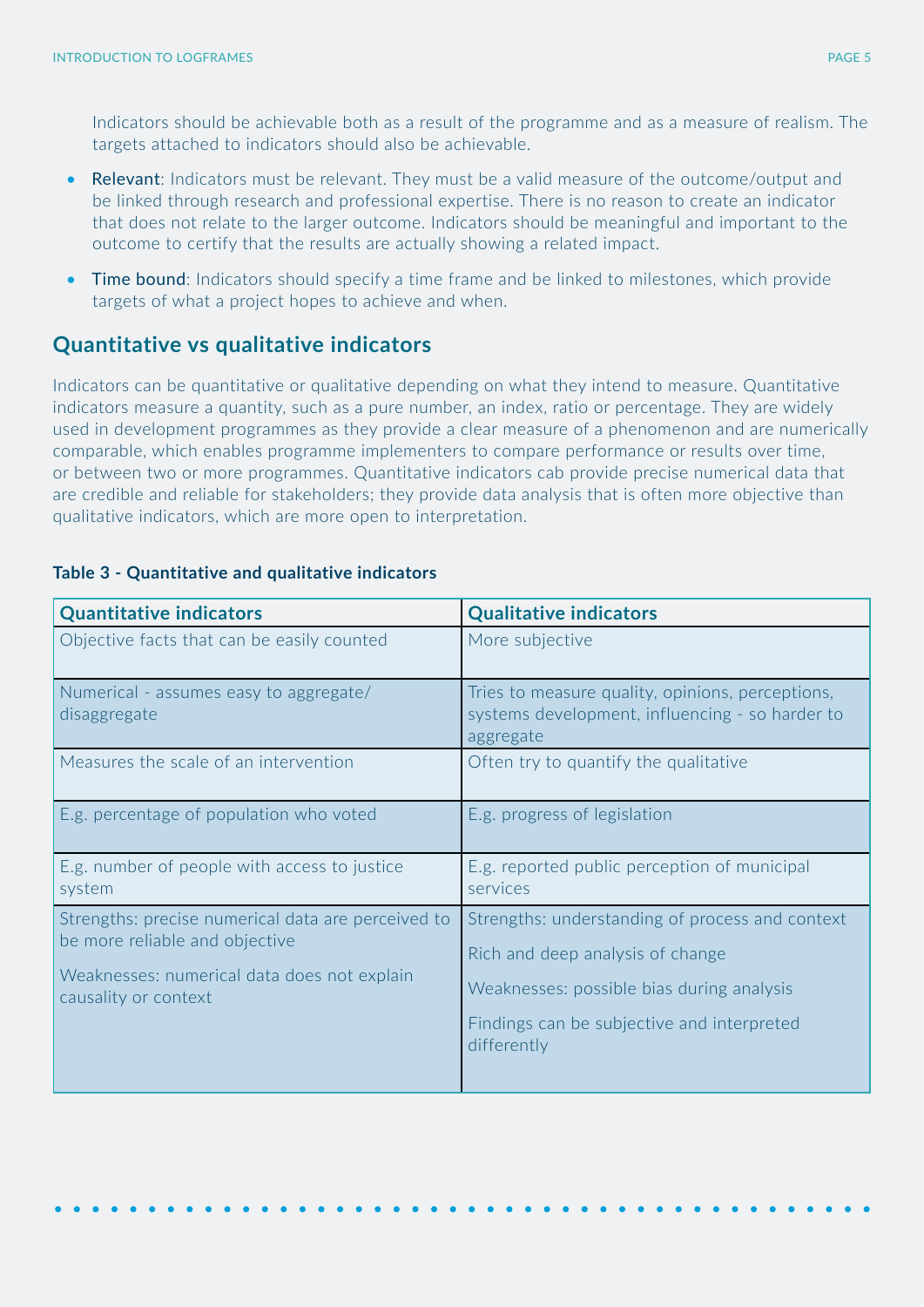## **Other kinds of indicators**

#### **Proxy indicators**

Proxy indicators measure change indirectly, through another phenomenon. For example, the distribution or acceptance of condoms is sometimes used as a proxy measure for reduced rates of HIV infection. Proxy indicators are used when data collection for specific measures is not feasible.

Example of proxy indicators for social capital:

- Number of connections created
- Number of collaborative activities

Example of proxy indicators for women's empowerment:

- Number of women participating in local government meetings
- Number of women in leadership roles in project partner organisations

#### **Mixed indicators**

Mixed indicators contain an element of both quantitative and qualitative data. For example, 'number and description of policies changed regarding child protection'. These indicators can be used to show both the scale and depth of change. In this example, reporting on the number of policies changed would demonstrate the scale of change, but the individual descriptions might show a wide range of different policy changes resulting from different types of interventions. This provides greater insight than would purely quantitative or qualitative indicators alone.

Some useful resources for inspiration on indicators

- Global SDG (Sustainable Development Goals) Indicators Database, [https://unstats.un.org/sdgs/](https://unstats.un.org/sdgs/indicators/database) [indicators/database](https://unstats.un.org/sdgs/indicators/database) (accessed 26 September 2019)
- Bond: Impact Builder, [www.bond.org.uk/resources/impact-builder](http://www.bond.org.uk/resources/impact-builder) (accessed 26 September 2019)

#### **Disaggregation of indicators**

Indicators, especially quantitative ones, should be disaggregated where possible. This means ensuring that information can be separated out to show how change affects different target groups. Common criteria for disaggregation include gender, disability, and marginalised groups. Where indicators are designed to be disaggregated, associated information such as baselines, milestones and targets also needs to be disaggregated (see Table 4).

| <b>Indicator</b>                                             | <b>Baseline</b> | <b>Target</b>          |
|--------------------------------------------------------------|-----------------|------------------------|
| Percentage of targeted children                              | 40%             | 30%                    |
| suffering from diarrhoea in the<br>past 2 weeks in programme | $(35\%$ boys)   | $(30\%$ boys)          |
| villages, disaggregated by gender (45% girls)                |                 | $(30\% \text{ girls})$ |

#### **Table 4 - Example of disaggregated indicators**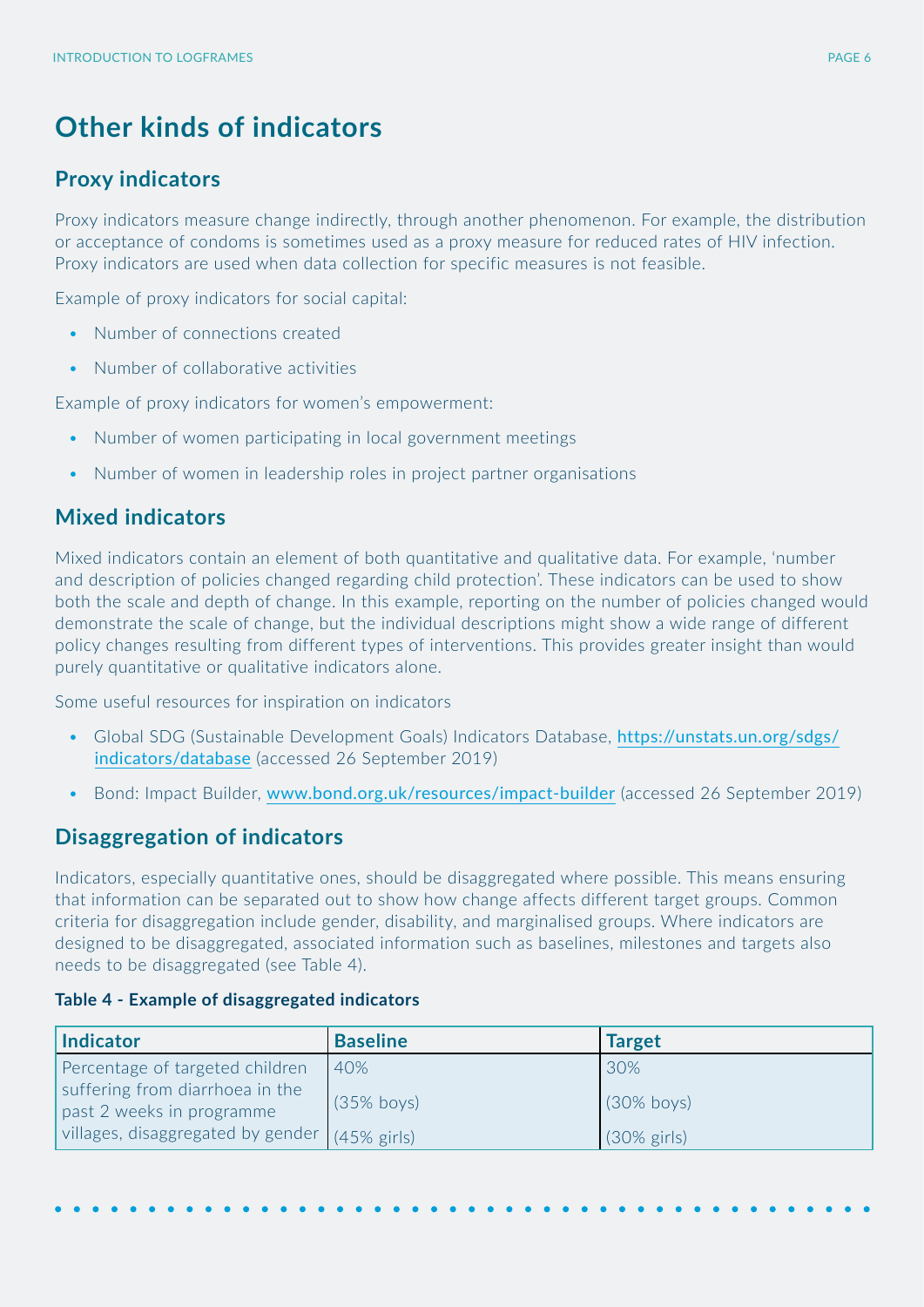#### **Means of verification**

When a programme has set objectives and corresponding indicators, it is important to define what information will be required and the sources of that data at the outset. This allows the data to be collected and disaggregated as the programme is being implemented.

When determining means of verification, it is important to:

- make use of existing information wherever possible; new or additional research can be costly and time-consuming
- keep your information requirements simple and relevant; extensive data collection can also be costly and time-consuming, and the data are less likely to be used if there is too much to manage
- when determining what information to collect, consider how it will be collected, who will collect it, how it will be analysed, and what resources will be required to process it. Consider also how the information will be presented and used. These considerations will help to minimise the collection of excessive or unnecessary data.

Common examples of means of verification include:

- data systems tracking outputs, events and attendance, media mentions, web and social media analytics, citation analysis
- surveys and feedback forms
- interviews
- quotes and testimonies.

#### **Assumptions and risks**

Any programme activity, output or outcome is subject to influence by factors that are difficult to predict and over which the programme has no direct control. In a logframe, the focus is usually on assumptions about the external conditions that need to hold for the project logic to hold true. Some logframes describe these contextual assumptions as 'risks'.

The primary distinction is that risks are negative statements about what might go wrong, whereas assumptions are positive statements about the conditions that need to be met if the activity is to stay on track.

Whether one uses the term 'assumptions' or 'risks', the purpose is the same – namely, to assess and mitigate external impacts on the activity and, where possible, make programme design more robust.

Developing a theory of change will also help to articulate the assumptions of the causal relationships between activities, outputs, outcomes and impacts. Resource guide 2 provides more information on identifying assumptions and how they influence the achievement of objectives from one level to the next.